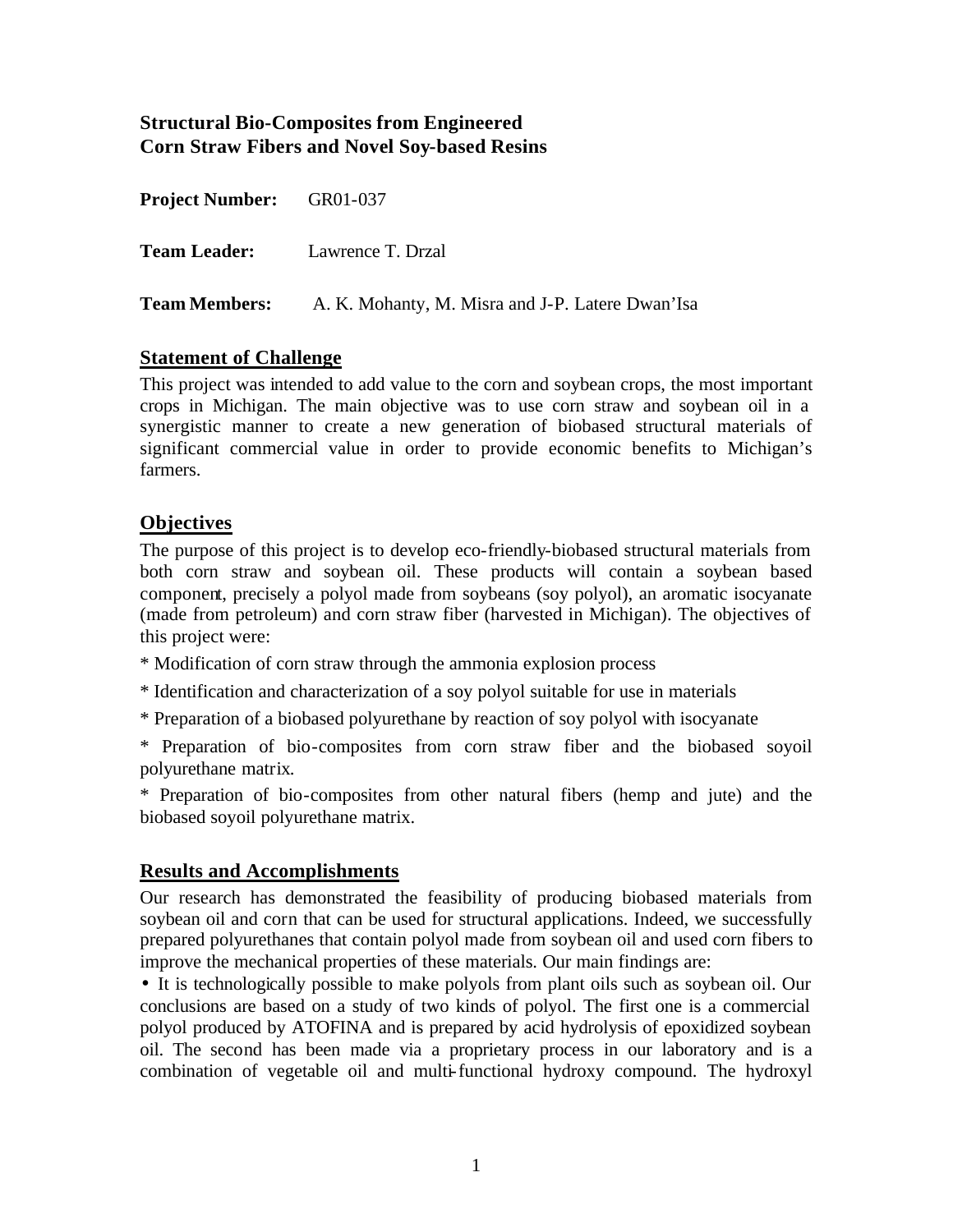content of the polyol and thus the properties of the subsequent polyurethanes can also be controlled by this process.

• The cost of commercial soy polyols produced by ATOFINA is about 60-65 cents/lb while the one synthesized in our laboratory will be less expensive, i.e. about 50-60 cents/lb.

• Moreover, the technology developed in our lab is not limited to soyoil. Various types of natural oils (i.e. corn, cottonseed, peanut and even animal oils) (Chart 1) can be utilized with this process.

• Our research proved that polyurethanes with thermo-mechanical properties comparable to petroleum-based products could be easily produced. By carefully designing the polyol characteristics (mainly the hydroxyl content) through the amount of multi-functional hydroxy compound (proprietary) used, we can prepare either a rigid material (Fig. 1A) or a flexible one (Fig. 1B).

• Corn straw proved to be useful as source of fibers that can be use to reinforce the polyurethane matrix and thus increase properties such as stiffness and glass transition temperature. Properties of these fibers can be improved by surface treatment such as ammonia explosion. Indeed, by this process the effective fiber diameter is increased and the interior portion of the fiber is more accessible resulting in higher stiffness in the composite. Moreover, the thermal stability improved by more than 50 C as compared to the untreated corn fiber.

•Bio-composites materials have been prepared using corn straw fibers (with fiber content up to about 35 wt %) and soy polyol (Fig. 2). Mechanical performances of such biocomposites are superior to the neat resin, i.e. polyurethane matrix.

• Biobased polyurethane composites reinforced with either hemp or jute have been produced and characterized. In both case thermo-mechanical properties were improved after fiber loading (as high as 30 wt % fibers).

- *Publications, presentations & patents:*
- $\checkmark$  Polyurethanes are prepared from soy polyol made by ATOFINA and aromatic isocyanate (polymeric diphenylmethane diisocyanate: pMDI). We have presented some of our results in conference held in Detroit, MI (GPEC 2003 conference, February, 26-28) as well as in San Diego, CA ( ICCM 14, July 14-18, 2003).
- $\checkmark$  Four (4) publications have been submitted dealing with materials we made in our laboratory. One has already been accepted (Journal of Polymers and the Environment).
- $\checkmark$  One presentation is scheduled for November 2003 (AIChE annual meeting at San Francisco, CA).
- ¸ The patent entitled *"Polyol Fatty acid Polyesters process and Polyurethanes thereform"* has been submitted to MSU and a US patent has been filed (April 2003).

#### **Impacts**

1. Based on our research, the feasibility of producing biobased structural materials from corn straw and soybean oil has been demonstrated, thus benefiting to Michigan's farmers.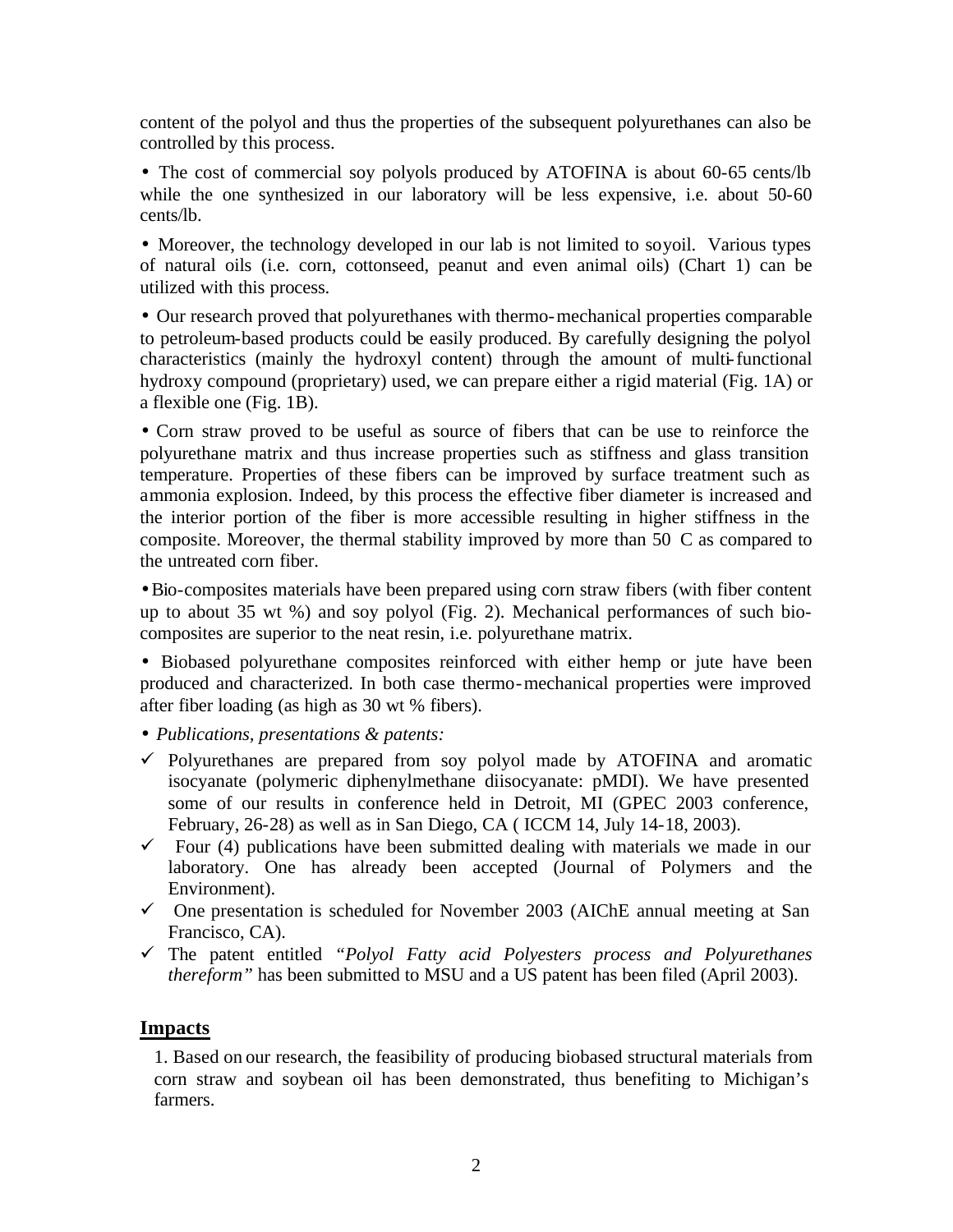2. Soybean-based polyols should be economically competitive (chart 2). Soy polyols either developed by ATOFINA or prepared by our process, should be competitive with petroleum-based polyols thus leading to biobased polyurethanes of comparable price (2 to 2.5 \$/lb). The addition of natural fiber reinforcement will improve mechanical properties and lower the cost of the final biobased composite products since the price of natural fibers is generally low (up to 30 cts/lb).

#### **Funding Partnerships**

ATOFINA Chemicals, Inc. Blooming Prairie, MN has expressed interest in our work.

| Chart 1. Examples of 1 oryots prepared from 1 and Ous. |                |               |                         |                 |  |  |
|--------------------------------------------------------|----------------|---------------|-------------------------|-----------------|--|--|
| Entry                                                  | Plant oil used | Yield $(\% )$ | Hydroxyl content of the | Amount prepared |  |  |
|                                                        |                |               | polyol (mg KOH/g)       | (g)             |  |  |
|                                                        | Soybean        | 95            | 151                     | 227             |  |  |
| 2                                                      | Soybean        | 96            | 209                     | 223             |  |  |
|                                                        | Corn           | > 90          | 278                     | 27              |  |  |
|                                                        | Peanut         | > 90          | 327                     | 26              |  |  |
|                                                        | Cottonseed     | > 90          | 265                     | 130             |  |  |

*Chart 1. Examples of Polyols prepared from Plant Oils.*

*Chart 2. Comparison of prices of raw materials for polyurethane preparation.*

| Material               | Price (cts/lb) |  |
|------------------------|----------------|--|
| Isocyanate             | $70 - 80$      |  |
| Petro Polyols          | $50 - 70$      |  |
| Soy Polyol (ATOFINA)   | $60 - 70$      |  |
| Soy Polyol (MSU: CMSC) | < 60           |  |





*Fig. 1. Polyurethanes from soy polyol (made at the Michigan State University) and isocyanate: (A) diphenylmethane diisocyanate (pMDI); (B) hexamethylene diisocyanate.*